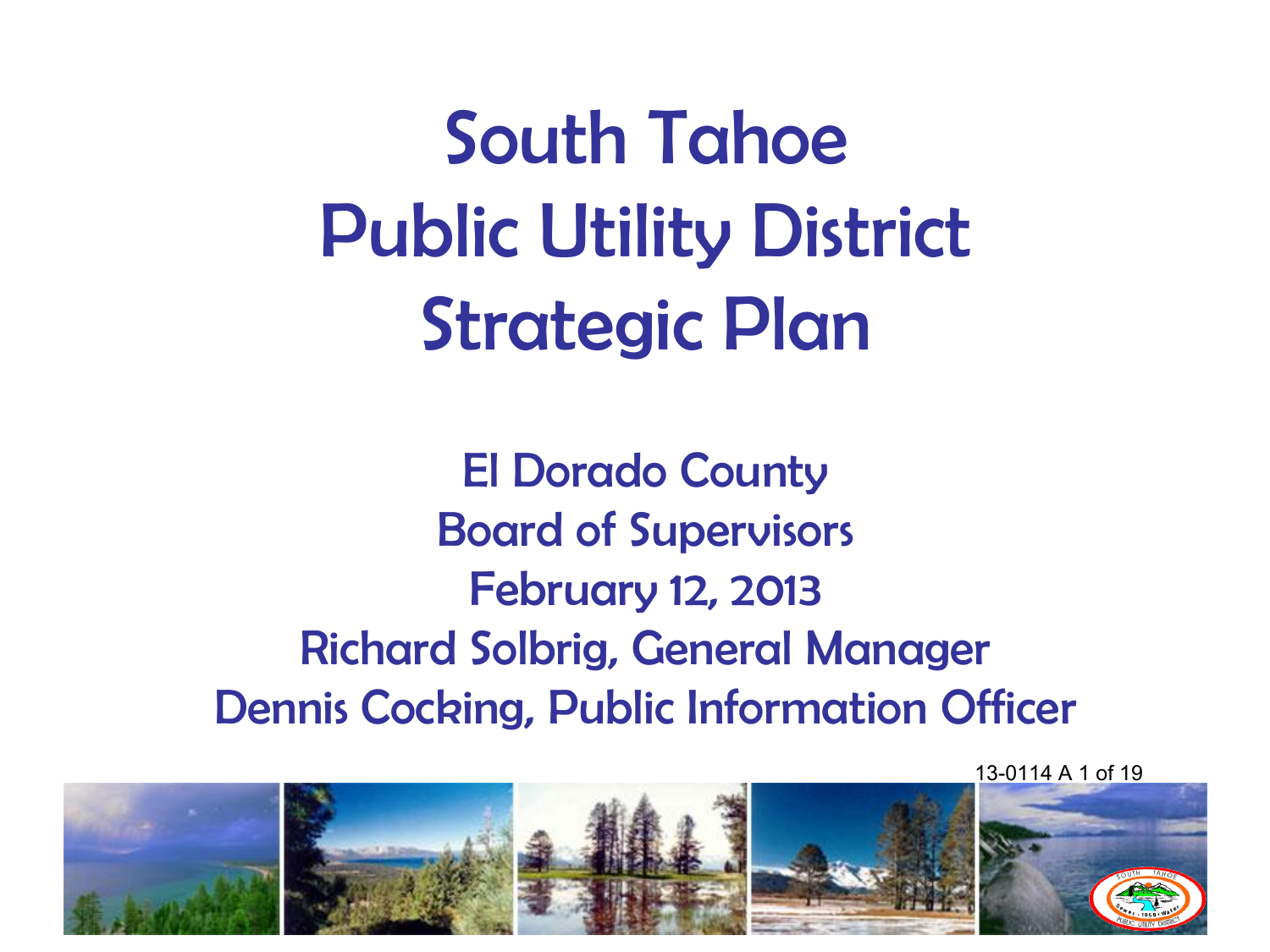### The District – At a Glance

- California Special District formed September 29, 1950
- Provides drinking water and wastewater collection, treatment, and export for the community of South Lake Tahoe
- Governed by elected five-member Board of **Directors**

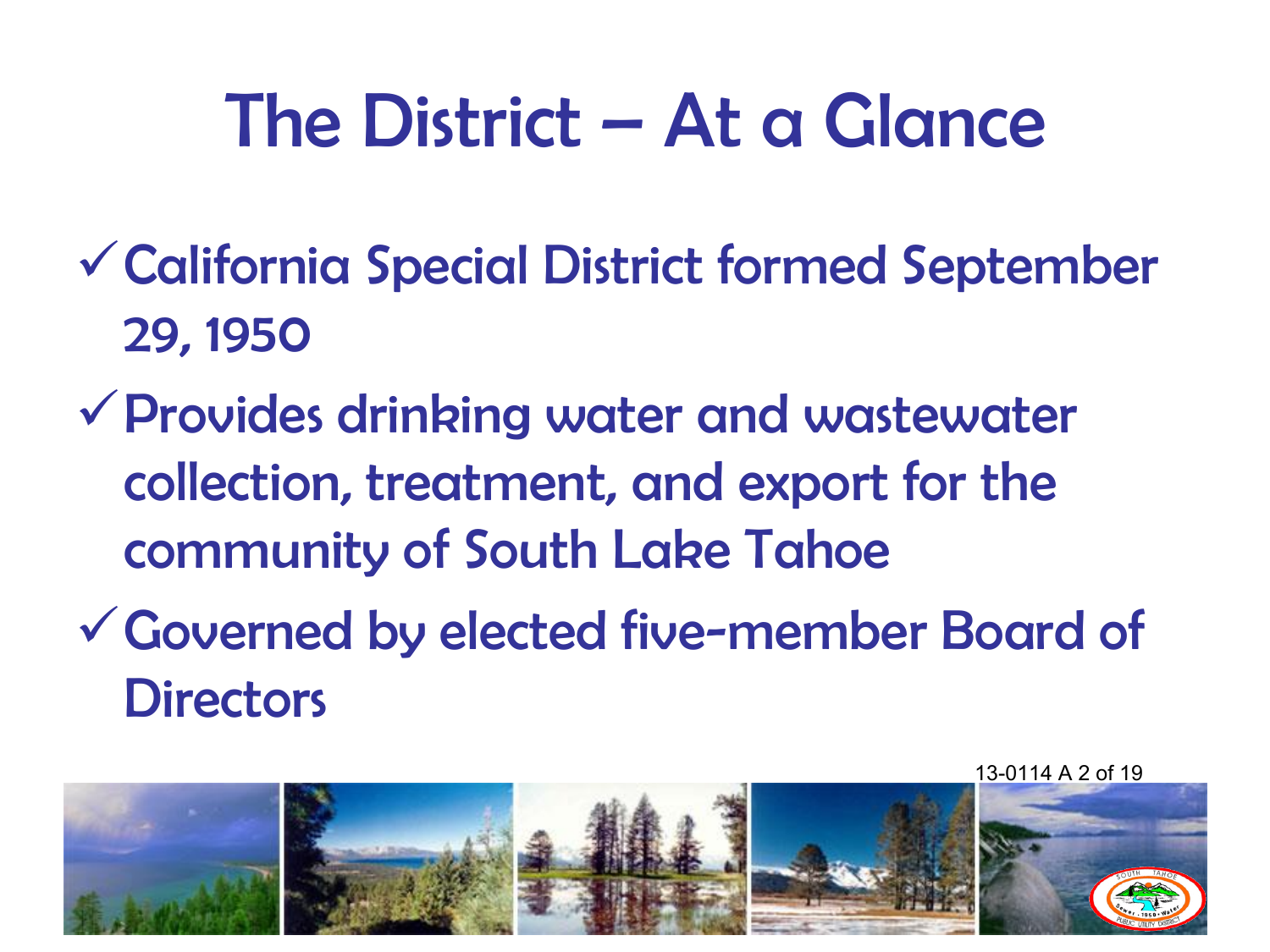### Water System

- Serves more than 13,900 homes and businesses
- Annual production nearly 2.5 billion gallons
- Sixteen active groundwater wells, 22 water storage tanks, 16 booster stations and 253 miles of waterlines
- $\sqrt{N}$ o surface water utilized 100% groundwater

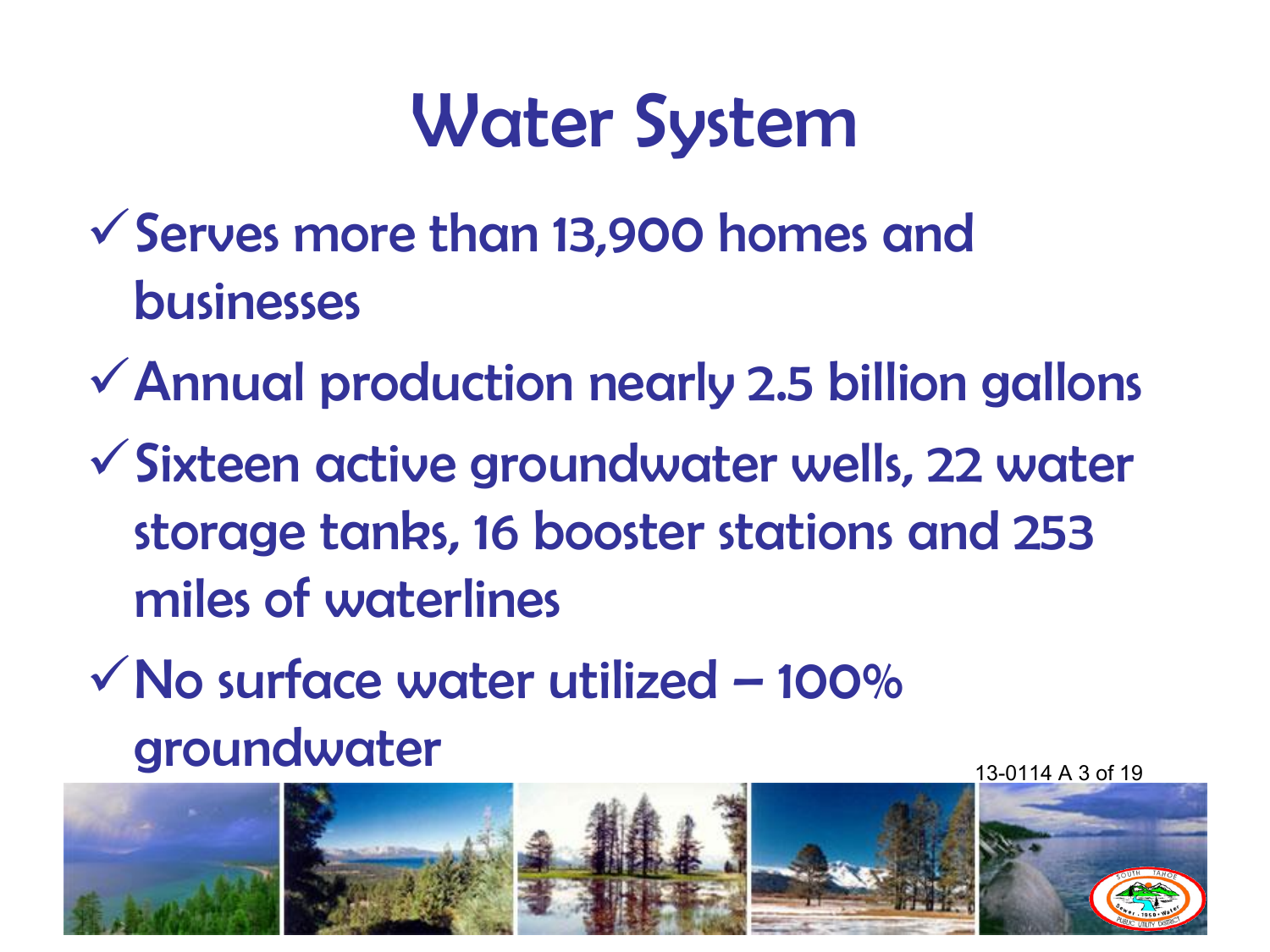### Wastewater System

- Serves 17,800 homes and businesses
- $\checkmark$  353 miles of collection lines, including 42 lift stations
- WWTP rated at 7.7 MGD (dry weather flows)
- $\checkmark$  Treats and exports more than 1.6 billion gallons of recycled water annually

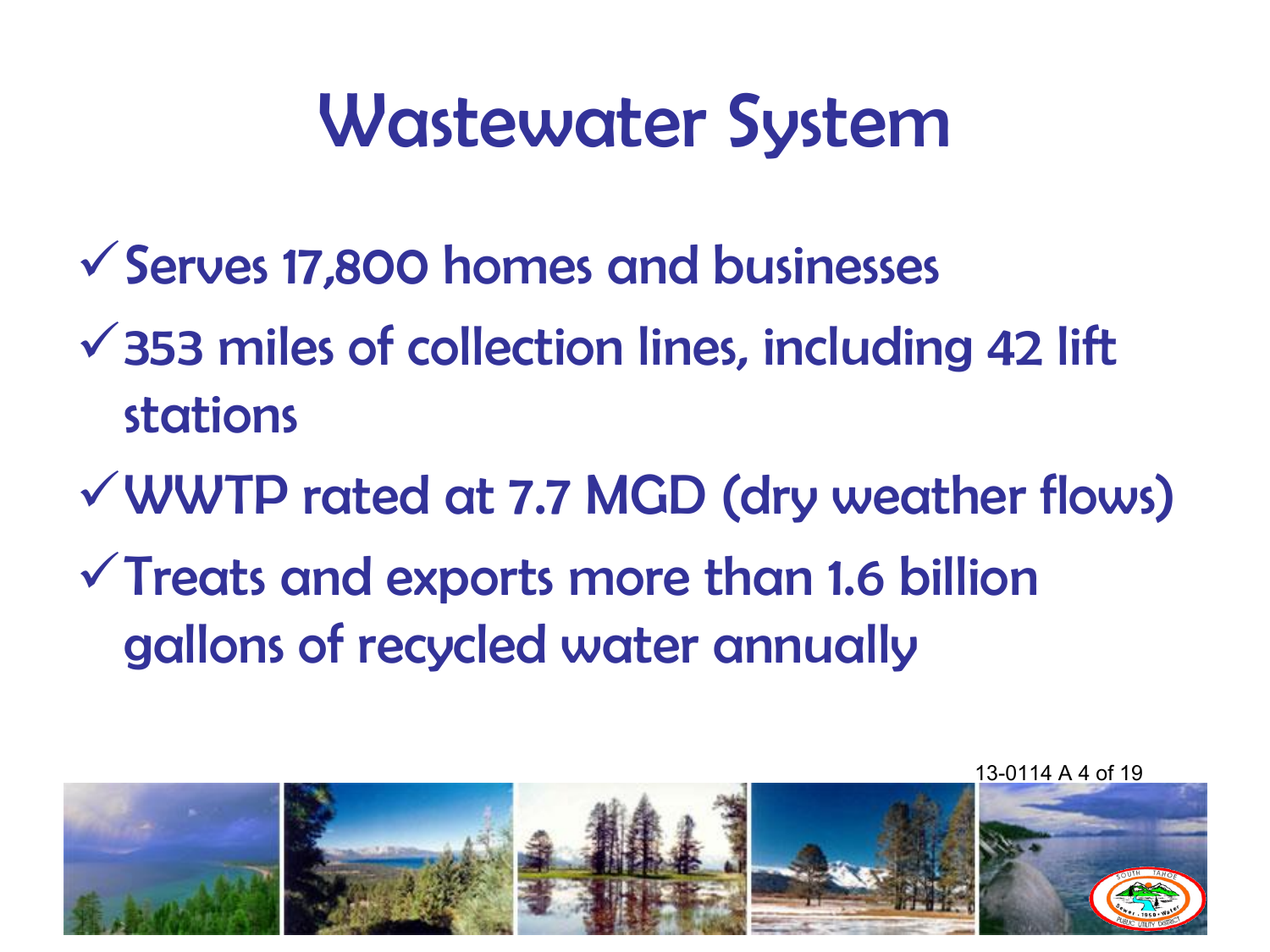## Recycled Water Export System

- Luther Pass Pump Station
- $\sqrt{26}$  mile export pipeline
- Diamond Valley Ranch
	- Indian Creek Dam and Reservoir
	- Harvey Place Dam and Reservoir
	- Diamond Ditch Conveyance System
	- 3,000+ acres owned or managed

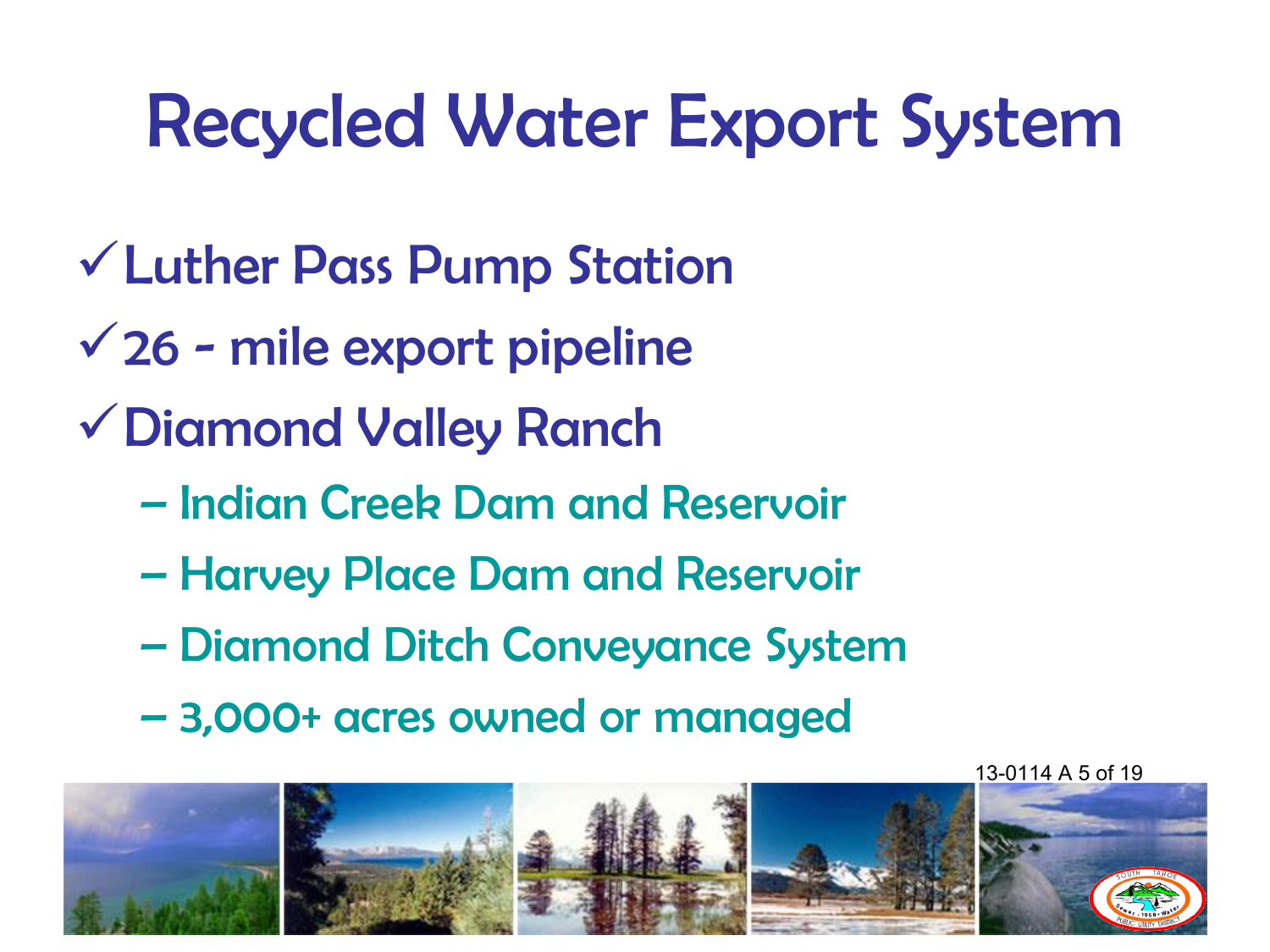# Keeping it Green

- Since 1968, District has recycled 100% of its wastewater in Alpine County
- Since 2003, District has recycled 100% of its biosolids in Douglas County (Bentley)
- Only a handful of agencies in the world can claim this distinction

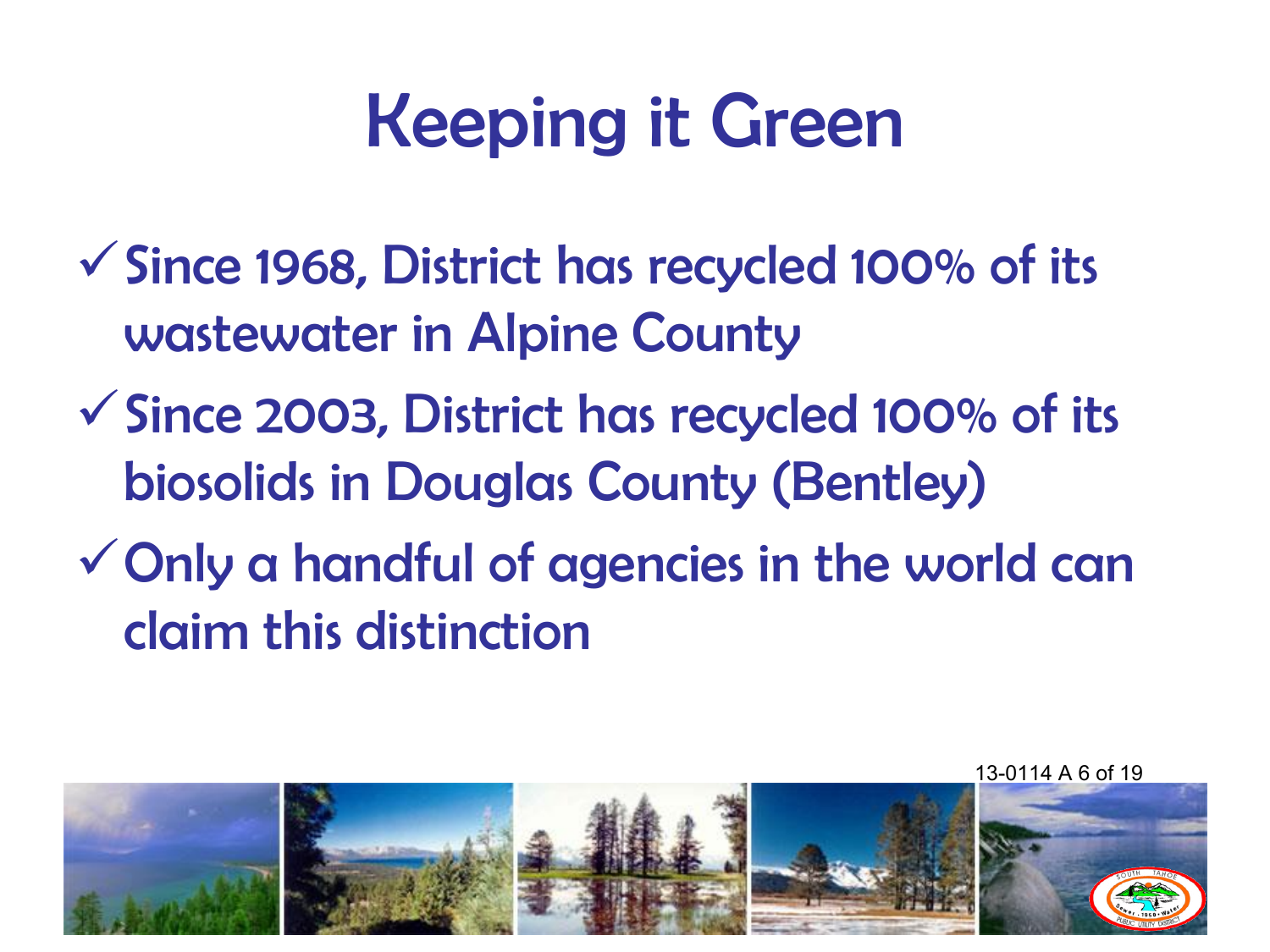#### District Awards

- $\checkmark$  Has twice (1994 and 2001) been named U.S. EPA's Wastewater Treatment Plant of the Year
- Has been named both Wastewater Treatment Plant and Collection System of the Year by California Water Environment Association (CWEA) on multiple occasions

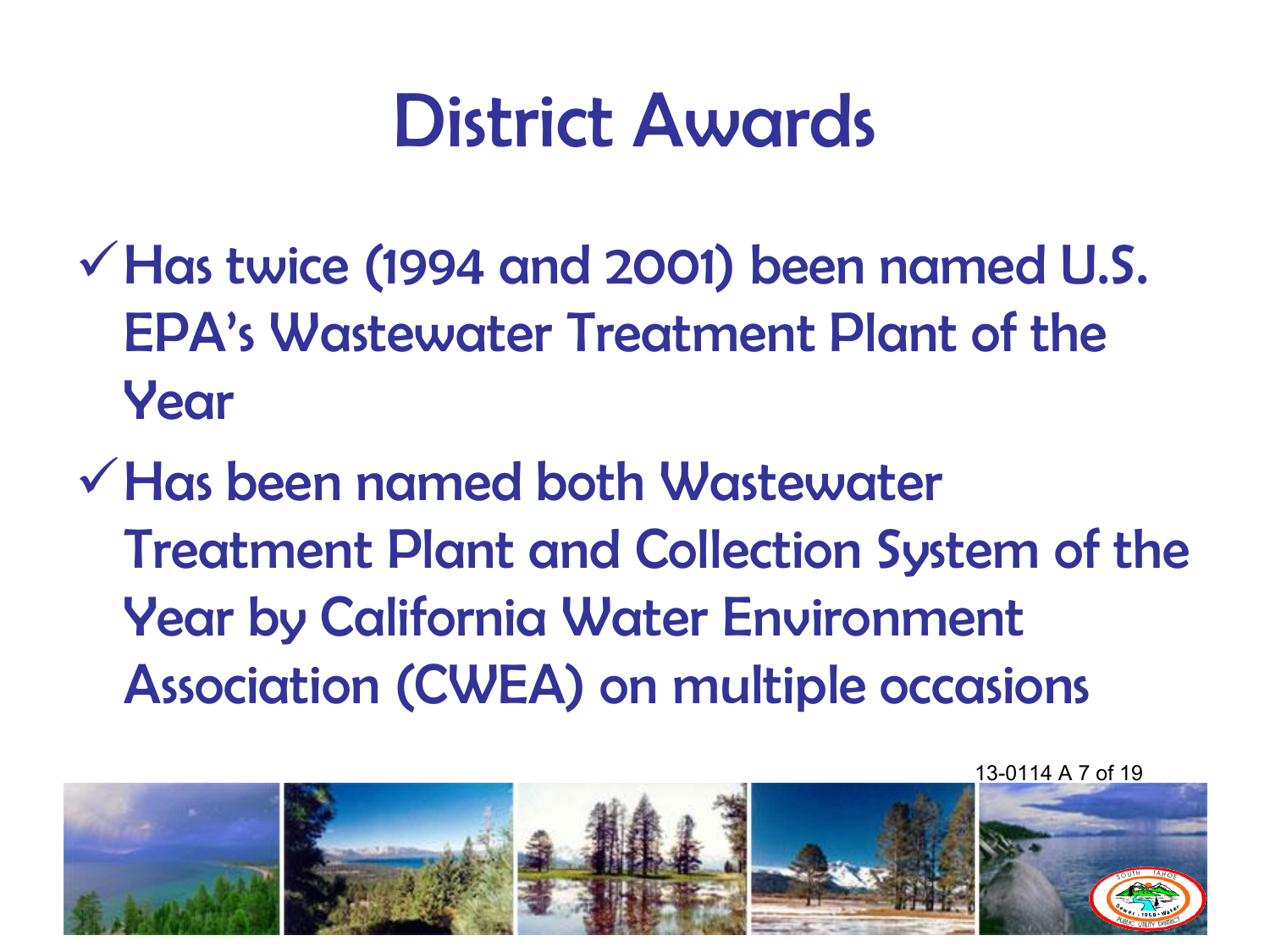# Vision/Mission

#### Vision

– Maintain a dynamic organization that can quickly and proactively meet an ever increasing environment of regulations and scarce resources

#### Mission

– Furnish District customers with reliable water and wastewater services, and provide those services safely, efficiently, and cost effectively

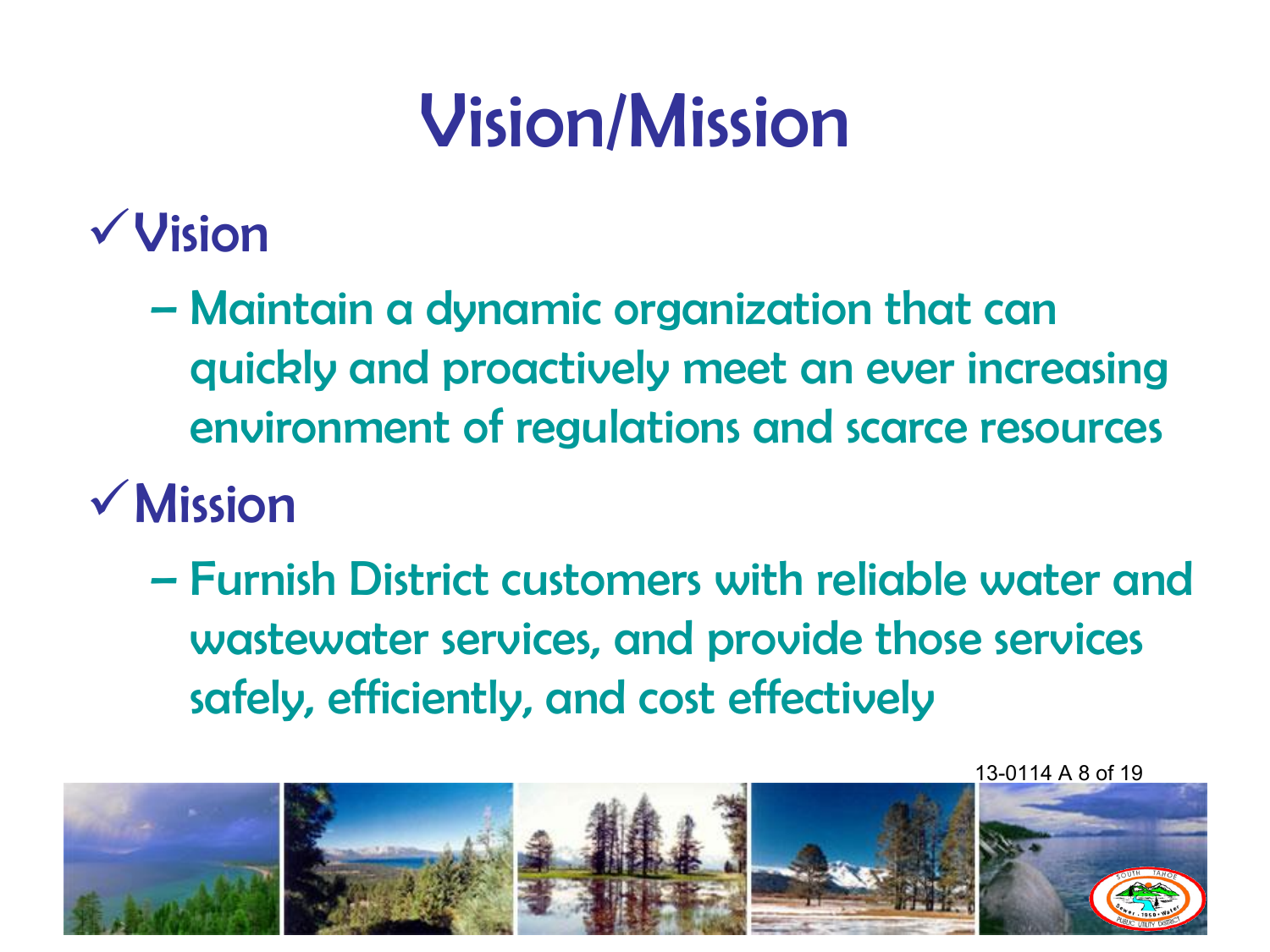## Strategic Goals

- $\checkmark$  Provide exemplary customer service
- $\checkmark$  Provide reliable and safe water distribution, wastewater collection and treatment, and recycled water land application systems
- $\checkmark$  Foster a culture of efficient water use in the community, promote public awareness of all District activities including the value of District services
- $\checkmark$  Continue to be outstanding financial stewards
- $\checkmark$  Develop staff to ensure professionalism and continuity of organizational knowledge
- $\checkmark$  Provide safe and efficient work environment
- $\checkmark$  Maximize appropriate use of technology to improve operational efficiency and prioritize asset replacement

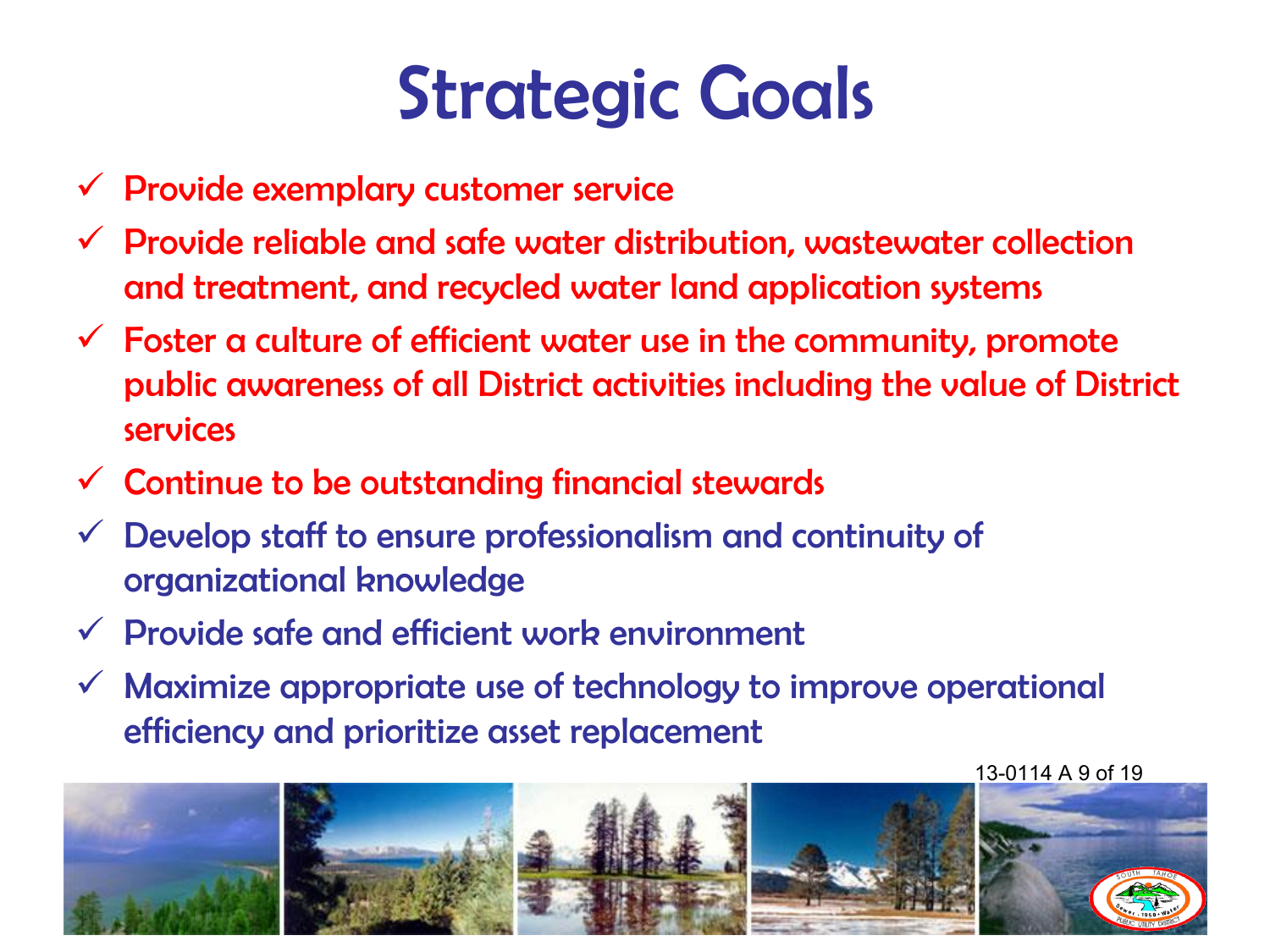- Exemplary Customer Service
	- Metering Water System per CA requirements with a target completion date of 2025
	- Ongoing cooperation w/outside agencies
	- RDA Advisory Committee Member
	- Seeking Small System Consolidation Grant
	- Customer Satisfaction Survey Process
	- Customer Assistance Program
	- Helping Hands Outreach Program

13-0114 A 10 of 19

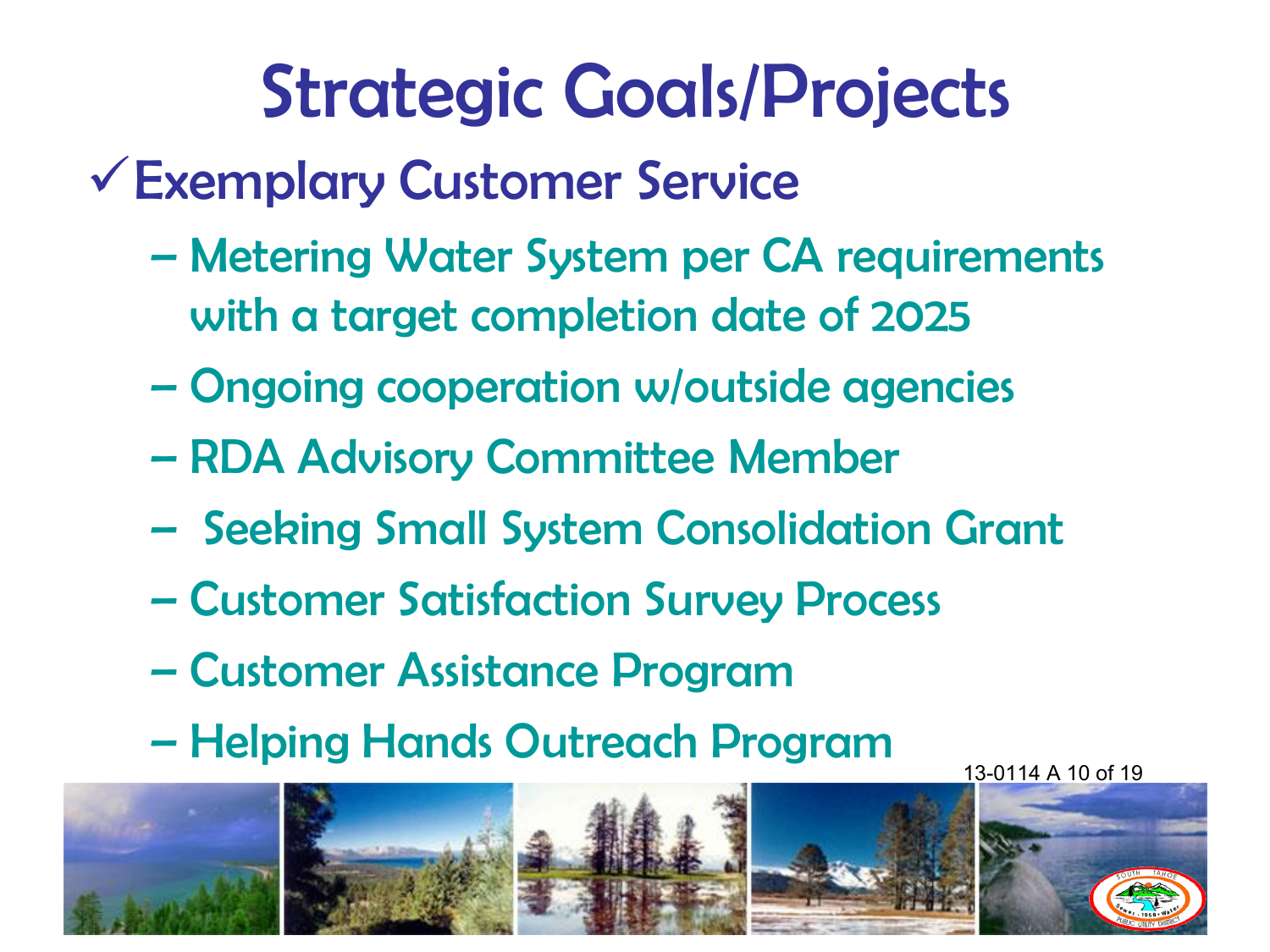- Reliable and Safe Water, Wastewater, and Recycled Water Systems
	- Headworks Project @ WWTP on-line
	- C-Line Hydro Project Process
	- CIMIS Weather Station @ DVR
	- DVR Irrigation Improvement Project
	- Waterline Replacement Program for Undersized Lines (< 6" Dia.) 15-Year Program Coordinated with City and County Projects to maximize **efficiency** 13-0114 A 11 of 19

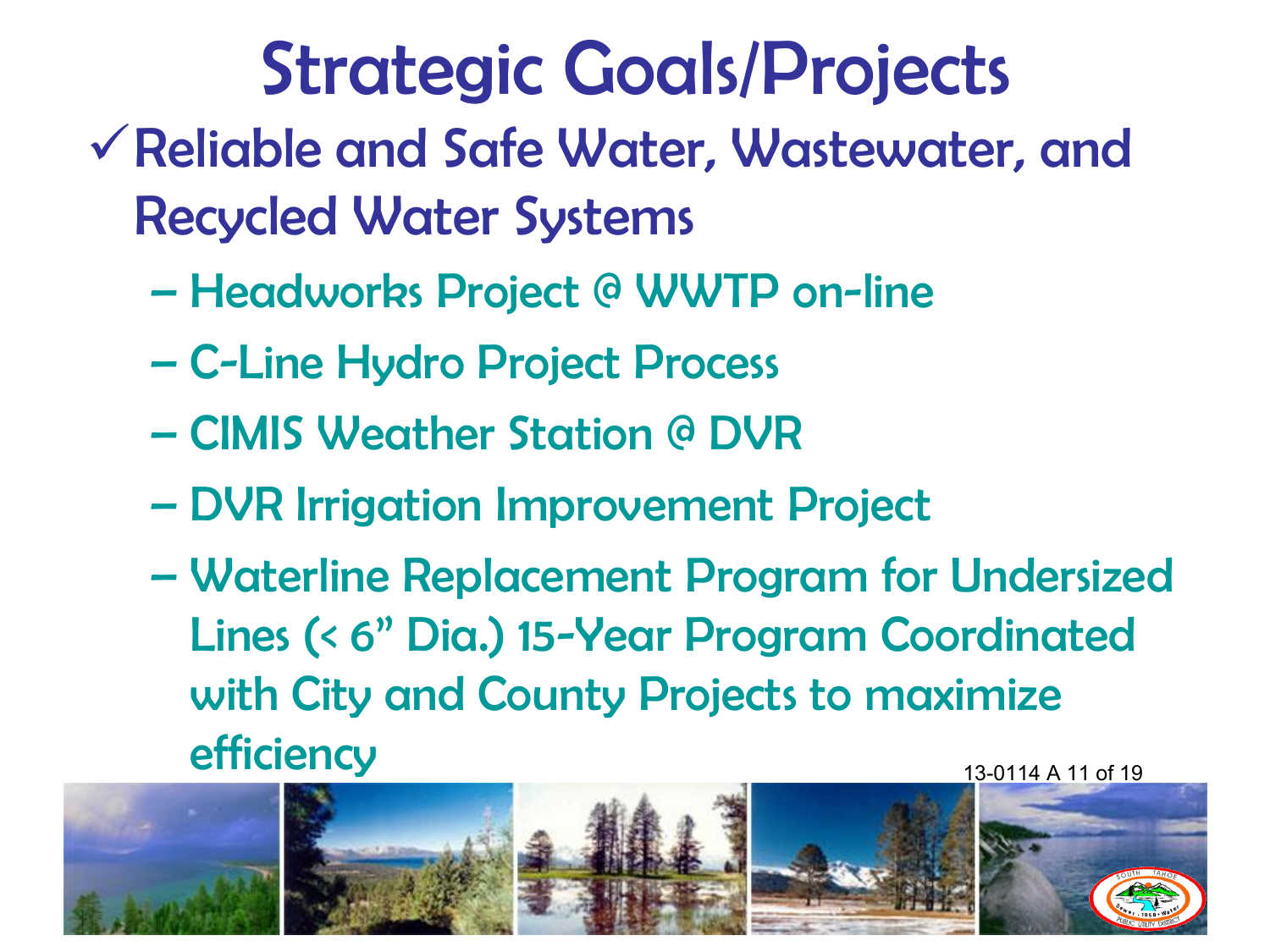- Reliable and Safe Water, Wastewater and Recycled Water Systems – Cont.
	- State Streets Waterline/Metering Project
	- Sierra Tract/Pioneer Trail Waterline/Metering Project
	- Fallen Leaf Lake System Improvements
	- Luther Pass Pump Station Controls Upgrade

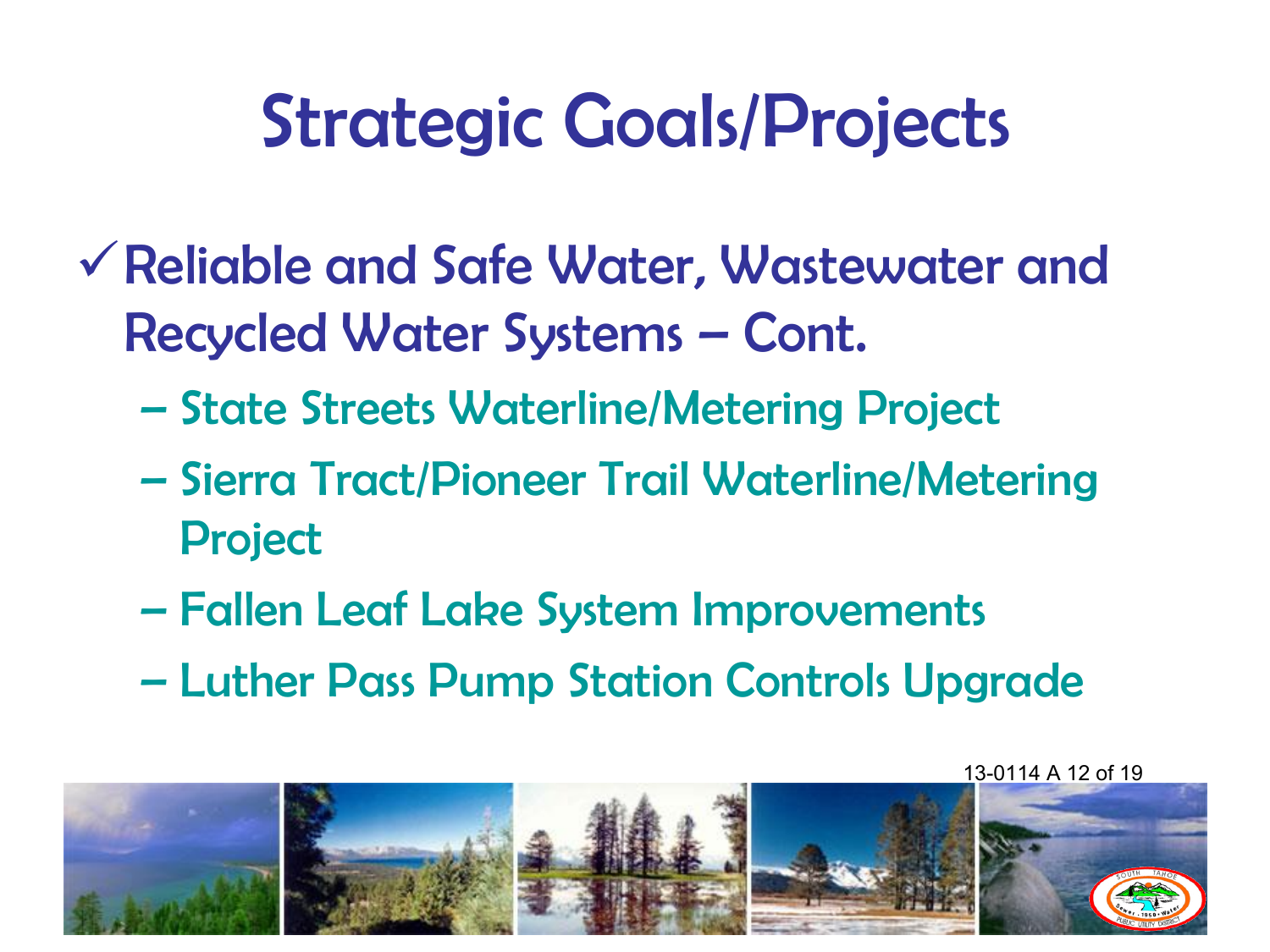- Culture of Efficient Water Use and Value of District Services
	- New Tiered Water Rate Structure to Encourage Conservation
	- Turf Buy-Back Program again this summer
	- HE Washing Machine Rebate
	- Always Seeking Grant Funding Opportunities
	- Water Wise House Calls

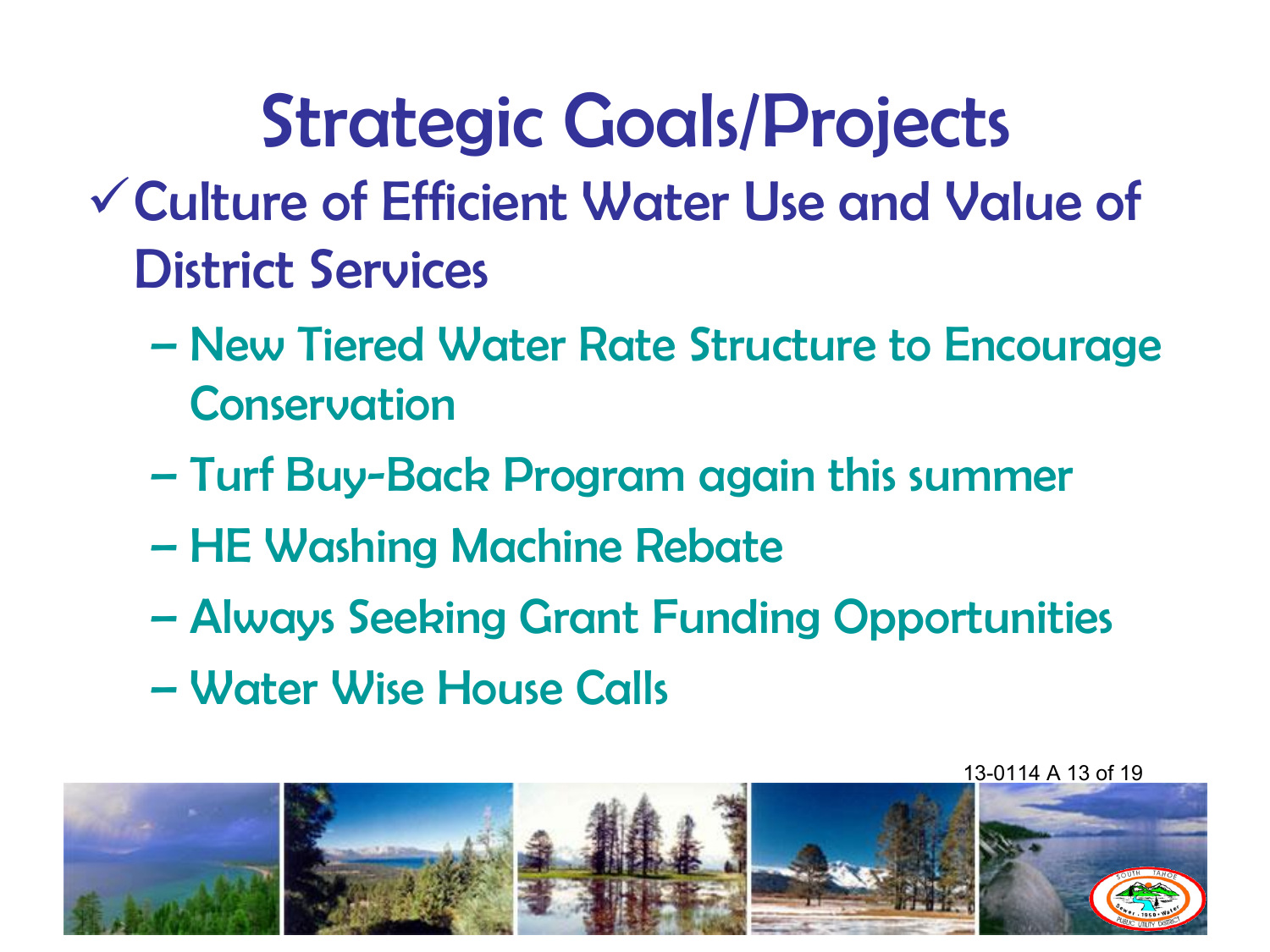#### Water Meters

- $\sqrt{AB}$  2572 passed in 2004
- Requires compliance by 2025
- $\checkmark$  Requires all existing meters to be billed volumetrically by no later than 01/01/11
- Non-compliance violates state law and removes eligibility from state grant and low interest loan funding
- District sought exemption
- V Compliance creates inequitable rate structure

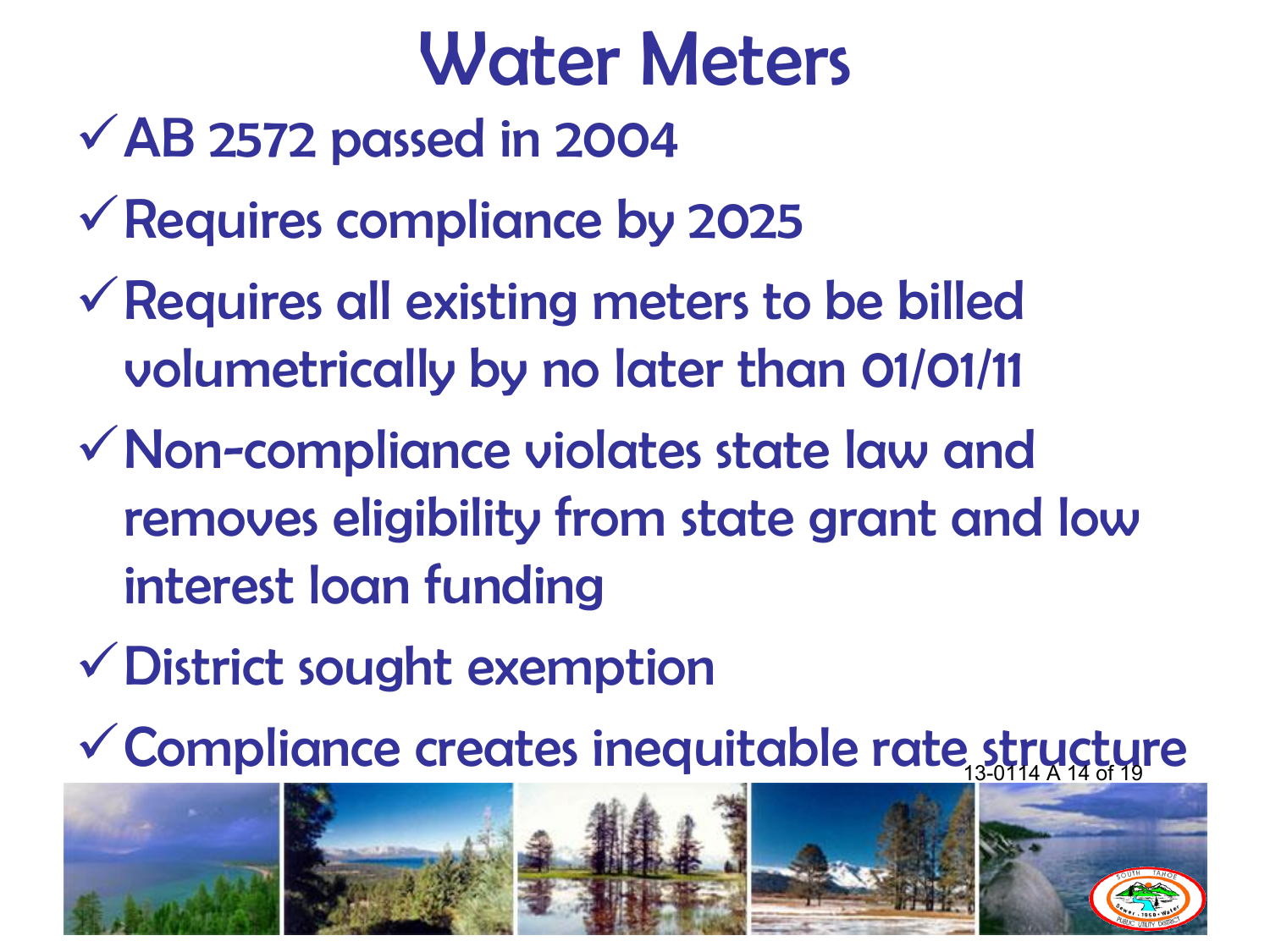#### Water Meters

- Water infrastructure replacement to enhance firefighting capability primary priority – biggest threat to Basin is fire – not overwatering
- Conscious decision by staff and Board to not divert funding from priority projects – only fund meters with grants
- Long-range CIP does not contain significant funding for meters until 2020

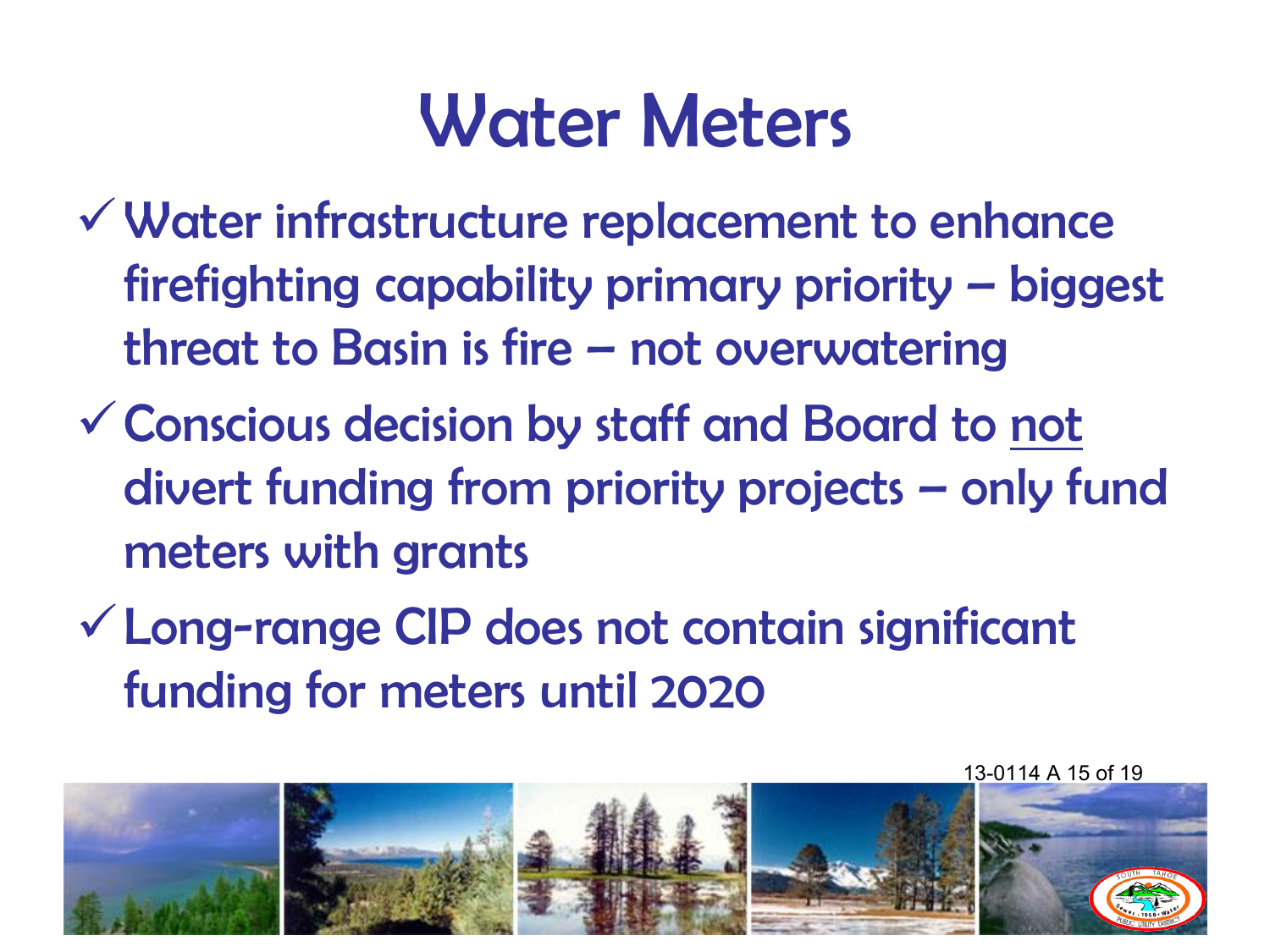- Outstanding Financial Stewards
	- 5% revenue reduction due to economic downturn
	- Keep rate increases approximately equal to CPI
	- Equal Split between Salaries/Benefits, Maintenance/Operations, and Capital Replacement Costs
	- 20% Reduction in O & M Expense
	- Capital projects deferred based upon risk analysis prioritization

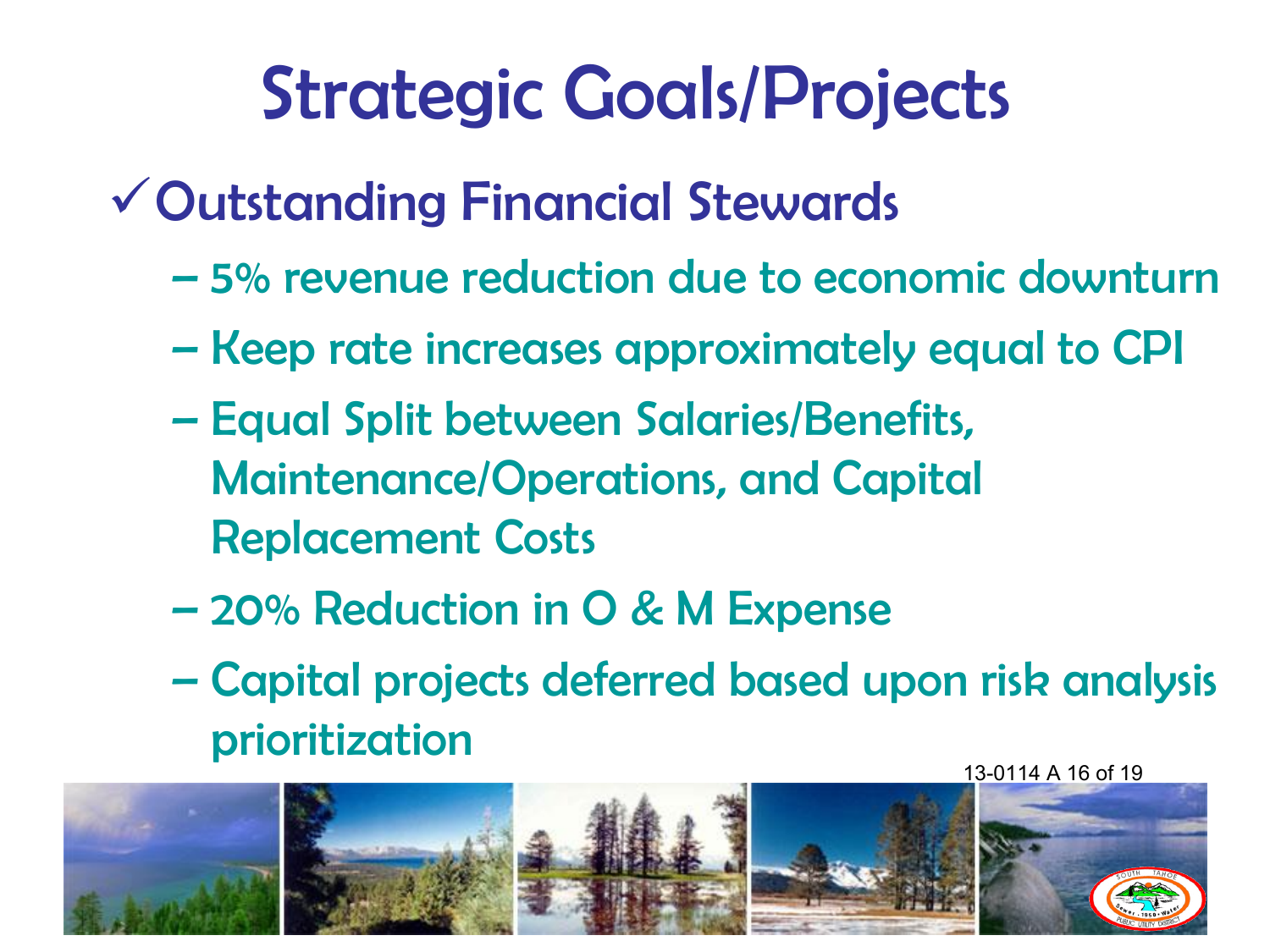- Outstanding Financial Stewards
	- Salaries/Benefits reduced by 3%
	- Replace self-insured medical w/ ACWA medical
	- Lower Cal PERS formula for new hires
	- No spiking, 3-yr. average, employee cost sharing already in place w/ Cal PERS
	- Reduce staffing through attrition w/o decreased level of service
	- Salary adjustments based upon survey (AB 646)

13-0114 A 17 of 19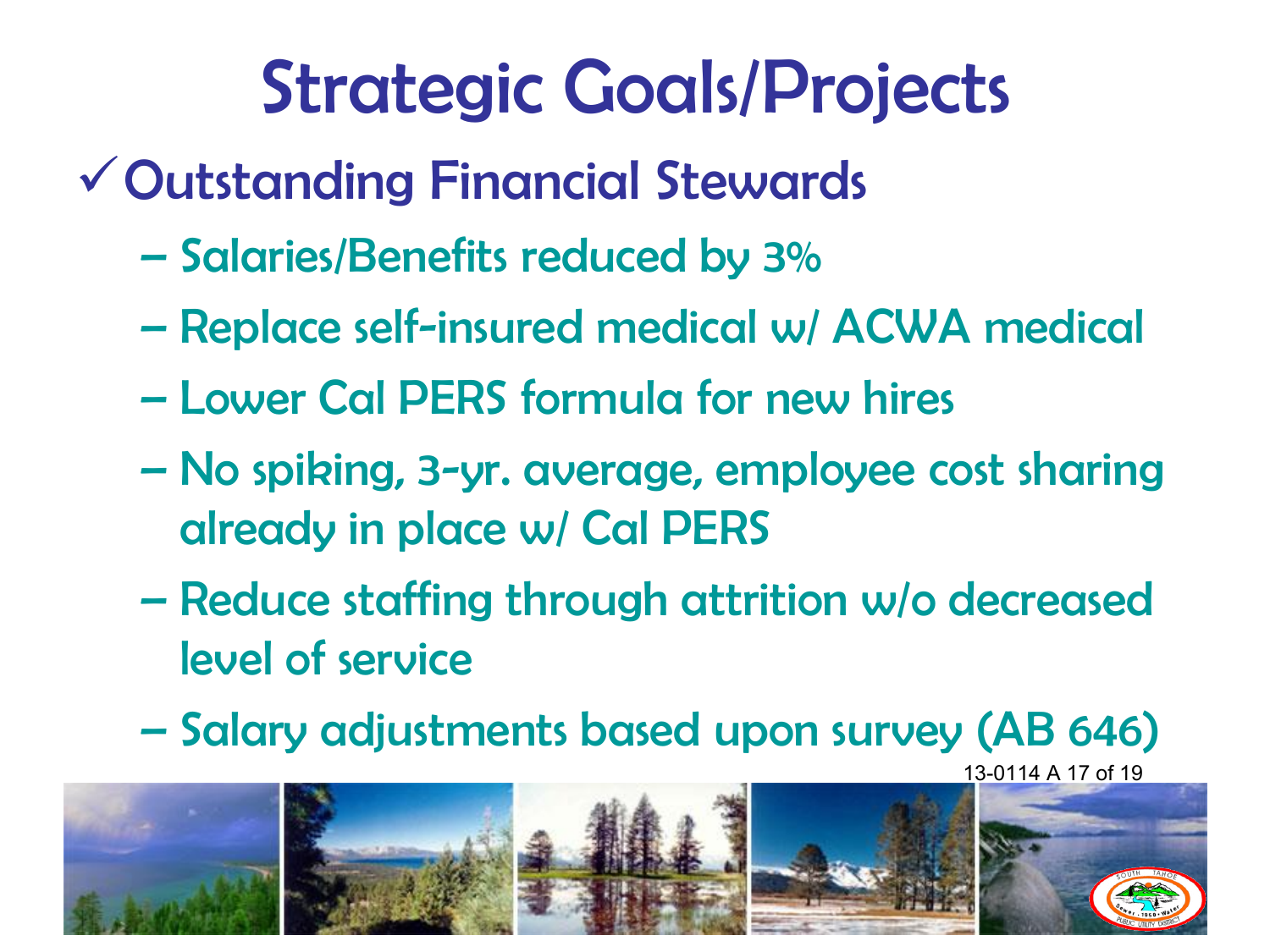## Contact Information

- Richard Solbrig, General Manager
	- 530.543.6201 (Office)
	- 530.919.3529 (Cellular)
	- [rsolbrig@stpud.dst.ca.us](mailto:rsolbrig@stpud.dst.ca.us)
- Dennis Cocking, PIO
	- 530.543.6208 (Office)
	- 530.208.8540 (Cellular)
	- dcocking@stpud.dst.ca.us